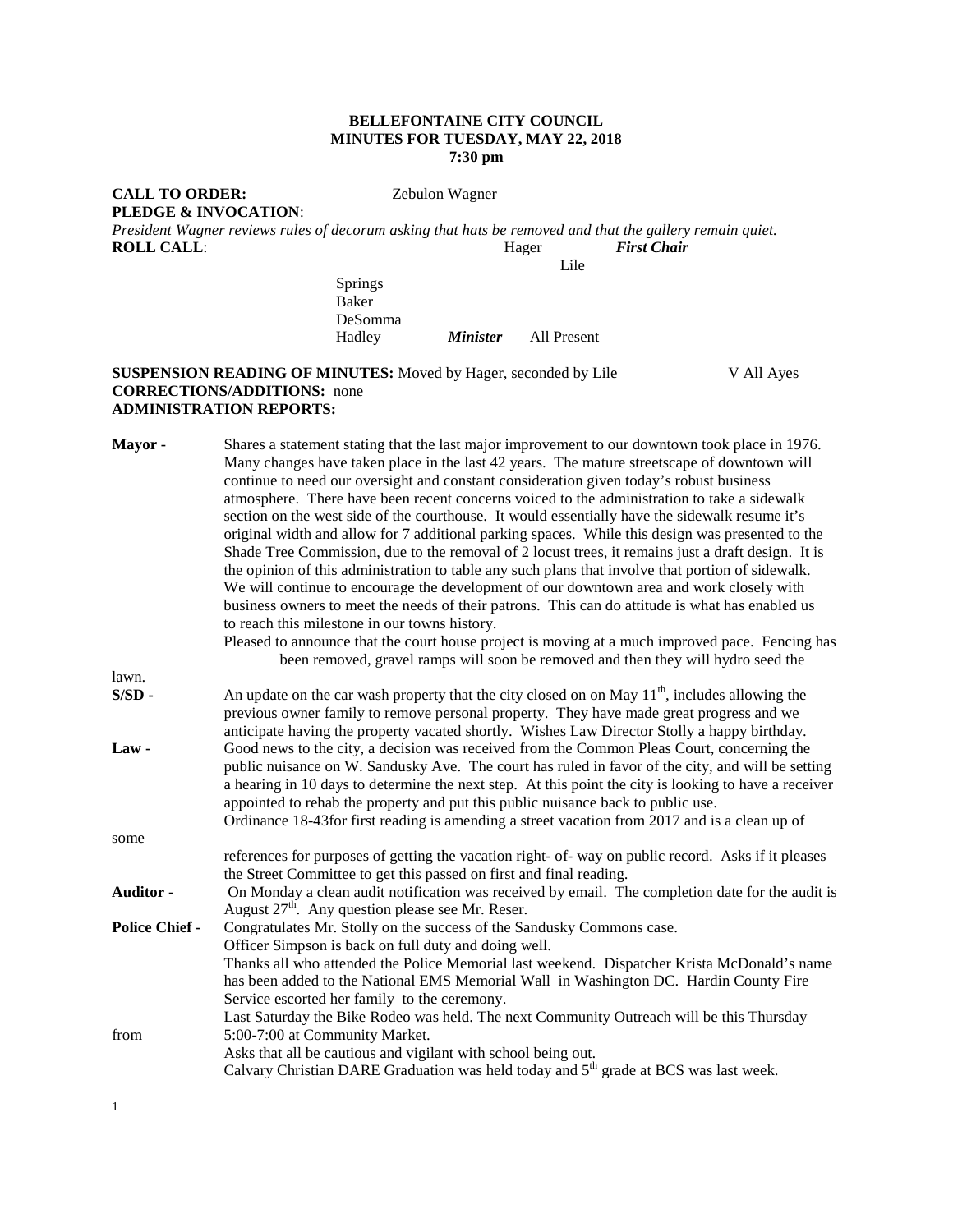|                                | Participated in Capital Hill meetings last week concerning the coalition against bigger trucks. |
|--------------------------------|-------------------------------------------------------------------------------------------------|
|                                | If this issue is passed more damage can be expected to our infrastructure, bridges, curbs and   |
|                                | sidewalks. Questions answered.                                                                  |
| <b>Fire Chief -</b>            | No report                                                                                       |
| <b>Engineer-</b>               | Seeking bids on a bridge replacement on Eastern Ave. Bids are due in two weeks.                 |
| Tax Dept-                      | Absent                                                                                          |
| <b>Utility Dept-</b>           | Absent                                                                                          |
| Code Enf-                      | Absent                                                                                          |
| <b>Economic Dev-</b> No report |                                                                                                 |
| DP&L-                          | No report                                                                                       |
|                                |                                                                                                 |

#### **REPORTS OF STANDING COMMITTEES:**

| <b>Rules</b> -   | Explained ordinances on the agenda. Congratulates Mr. Stolly on his accomplishment with<br>Sandusky Commons Apartments. |  |  |
|------------------|-------------------------------------------------------------------------------------------------------------------------|--|--|
| <b>Finance -</b> | Explained resolutions and ordinances on the agneda                                                                      |  |  |
| Utilities -      | No report                                                                                                               |  |  |
| <b>Safety -</b>  | No report                                                                                                               |  |  |
| <b>Streets -</b> | Explained ordinances on the agenda                                                                                      |  |  |
|                  | Sidewalks, Curbs & Parks - No report                                                                                    |  |  |
| Audit –          | No report                                                                                                               |  |  |
|                  |                                                                                                                         |  |  |

**COMMUNICATIONS FROM CITIZENS:** Bruce Davenport, 300 N. Detroit, Apartment A, asking for a copy of the report from Mr. Dodds, by tomorrow. Mr. Henry replies to his request that the report is still in progress. *Kristen Lane, 128 Bell Pines, here to oppose the ordinance requiring citizens to install sidewalks.*

Deven Palmer, 1612 White Pines, here to oppose the ordinance requiring citizens to install sidewalks and hands out to Council and Administration, a list of signatures also opposing the same.

*Mr. Notestine addresses their concerns stating that numerous discussion occurred to get this resolved. Letters weresent to everyone involved. He agrees that Buckeye Links should be the one to do sidewalks but could not get them to do so. He adds that Buckeye Links has only two (2) of the parcels and twenty-five (25) commitments were received. He assures that all work would be professionally done. Questions answered.*

AmyHarshfield, 1705 White Pines, here to oppose the ordinance requiring citizens to install sidewalks, and also concerned about the lack of speed limit/children at play signs and the speeding traffic in her neighborhood. *Deb Shellhaas, 510 Dakota, here to oppose additional parking spaces being added in front of the Logan County Courthouse.* 

Joanne Ritter, 227OmahaRd., here to oppose additional parking spaces being added in front of the Logan County Courthouse.

*Sherry Wilkins, 825 Ludlow Road, here to oppose the addition of parking spaces in front of the Logan County Courthouse.*

At this time President Wagner reminds all that the Mayor issued a statement at this meeting tabling this issue. *Nancy Thunderberg, 401 Whitview Dr., here to oppose the additional parking spaces in front of the Court House. Also asks that municipal parking lots have better signage with the monthly parking clearly marked to help find a better parking solution for downtown.*

Jacob Shroeder, 804 Wedgewood, as an owner of a business downtown here to support the additional parking as the plans will enhance the Logan County Courthouse that sits high enough to still be completely visible. He suggests better signage for the municipal parking lots, raise fees for street parking and make parking free in the downtown lots. He also encourages Council members to stop in and talk with business owners to hear their concerns and needs.

*Adam Brannon, 317 E. Williams, here to discuss the parking issues. He states that seven (7) additional spaces are not a lot of help to downtown, but instead consider improving the alley way to the municipal lot. He also suggests changing the spaces that are side parking to angled parking.*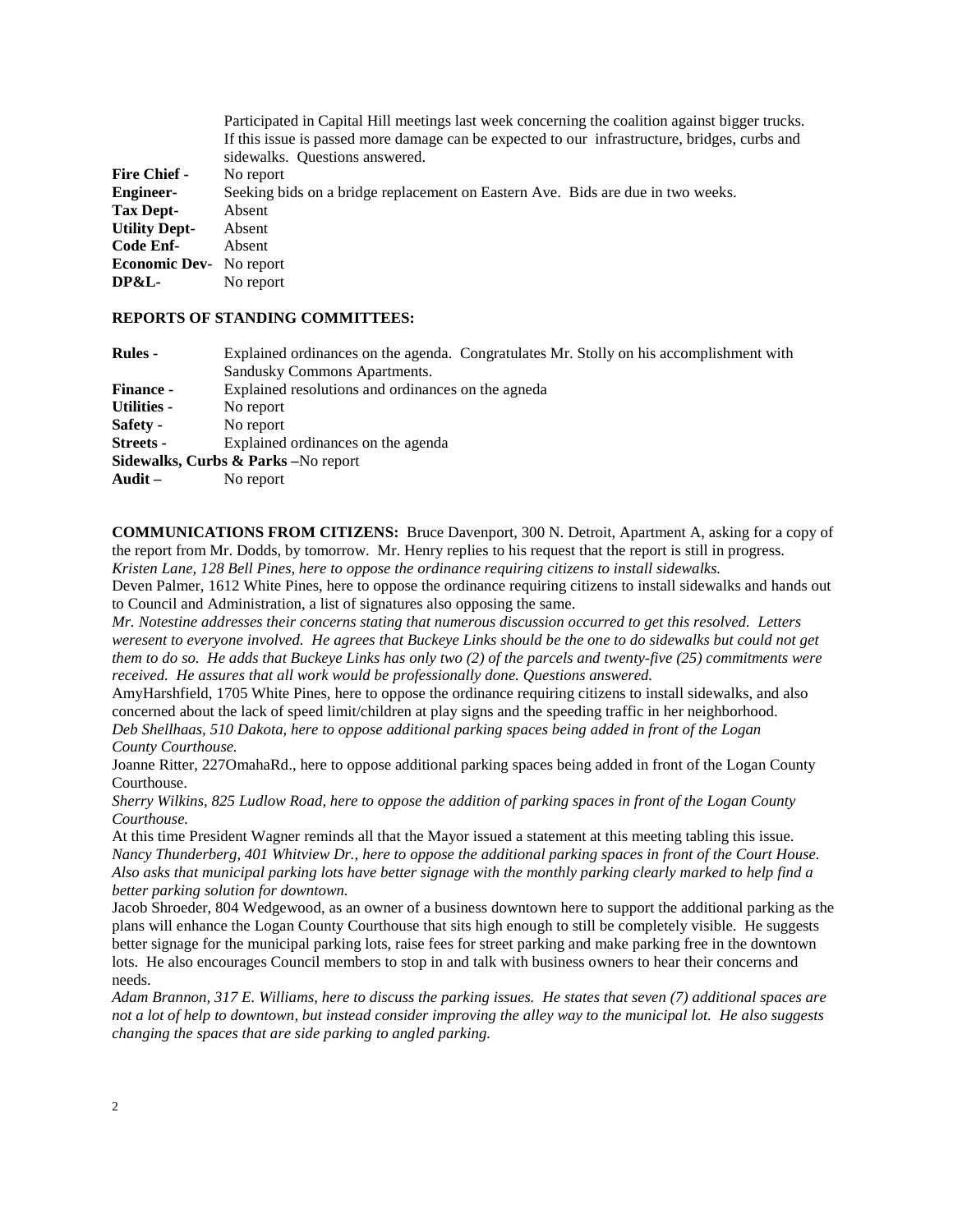### **INTRODUCTION OF ORDINANCES:**

#### **1. ORDINANCES FOR 1ST READING**

| $R18-41 A$ .                                                                                                                                                                                                                                      | A RESOLUTION ADOPTING THE LOGAN COUNTY NATURAL HAZARD MITIGATION<br>PLAN OF MARCH 15, 2018 IN ACCORDANCE WITH THE DISATER MITIGATION ACT<br>OF 2000.                                                                                  |  |                                                                                                                      | <b>FINANCE</b>                         |
|---------------------------------------------------------------------------------------------------------------------------------------------------------------------------------------------------------------------------------------------------|---------------------------------------------------------------------------------------------------------------------------------------------------------------------------------------------------------------------------------------|--|----------------------------------------------------------------------------------------------------------------------|----------------------------------------|
|                                                                                                                                                                                                                                                   | Adoption-                                                                                                                                                                                                                             |  | Moved by Baker, seconded by Springs                                                                                  | V All Ayes                             |
| AT                                                                                                                                                                                                                                                | A RESOLUTION SUPPORTING THE APPLICATION OF THE BELLEFONTAINE JOINT<br>R <sub>18</sub> -42 B.<br>RECREATION DISTRICT TO THE OHIO DEPARTMENT OF NATURAL RESOURCES FOR<br>FUNDING THROUGH THE NATUREWORKS GRANT PROGRAM FOR IMPROVEMENTS |  |                                                                                                                      |                                        |
|                                                                                                                                                                                                                                                   | <b>RUTAN PARK.</b>                                                                                                                                                                                                                    |  | <b>FINANCE</b>                                                                                                       |                                        |
|                                                                                                                                                                                                                                                   | Adoption-                                                                                                                                                                                                                             |  | Moved by Baker, seconded by Springs                                                                                  | V All Ayes                             |
| AN ORDINANCE AMENDING ORDINANCE NO. 17-45 VACATION A CERTAIN PORTION<br>18-43<br>$\mathcal{C}$ .<br>OF THE PUBLIC RIGHT-OF-WAY OF T.R.#217, LAKE TOWNSHIP, BELLEFONTAINE,<br>LOGANCOUNTY, OHIO VMS 2873, AND DECLARING AN EMERGENCY IN SAID CITY. |                                                                                                                                                                                                                                       |  | <b>STREETS</b>                                                                                                       |                                        |
|                                                                                                                                                                                                                                                   | $3RR-$<br>Passage-<br>Adoption-                                                                                                                                                                                                       |  | Moved by Hadley, seconded by DeSomma<br>Moved by Hadley, seconded by DeSomma<br>Moved by Hadley, seconded by DeSomma | V All Ayes<br>V All Ayes<br>V All Ayes |

## **2. ORDINANCES FOR 2ND READING**

18-37 A. AN ORDINANCE AMENDING AND RESTATING CITY ORDINANCE NO. 17-79 WHICH AMENDS AND RESTATES SECTION 351.99 OF THE CODIFIED ORDINANCES OF THE CITY OF BELLEFONTAINE, OHIO RELATING TO PENALTIES FOR PARKING. **STREETS**

|       | $3RR-$<br>Passage-<br>Adoption- | Moved by Hadley, seconded by DeSomma                                                                                                                                                                                                                                                                                                            | V All Ayes     |
|-------|---------------------------------|-------------------------------------------------------------------------------------------------------------------------------------------------------------------------------------------------------------------------------------------------------------------------------------------------------------------------------------------------|----------------|
| 18-38 | <b>B.</b>                       | AN ORDINANCE AMENDING AND RESTATING SECTION 345.08 OF THE CODIFIED<br>ORDINANCES OF THE CITY OF BELLEFONTAINE, OHIO RELATING TO PARKING.                                                                                                                                                                                                        | <b>STREETS</b> |
|       | $3RR-$<br>Passage-<br>Adoption- | Moved by Hadley, seconded by DeSomma                                                                                                                                                                                                                                                                                                            | V All Ayes     |
| 18-39 | C.                              | AN ORDINANCE ACCEPTING APPLICATION FOR ANNEXATION OF CERTAIN REAL<br>ESTATE TO THE CITY OF BELLEFONTAINE, OHIO, PREVIOUSLY OWNED BY LEVAN<br>INVESTMENTS LLC, CURRENTLY OWNED BY TWO THREE DEVELOPMENT LLC,<br>LOCATED ON COUNTY ROAD 10 ADJACENT TO THE CITY OF BELLEFONTAINE,<br>OHIO, CONTAINING 1.597 ACRES, MORE OR LESS, AND DECLARING AN |                |
|       |                                 | EMERGENCY IN THE CITY OF BELLEFONTAINE, OHIO.                                                                                                                                                                                                                                                                                                   | <b>RULES</b>   |